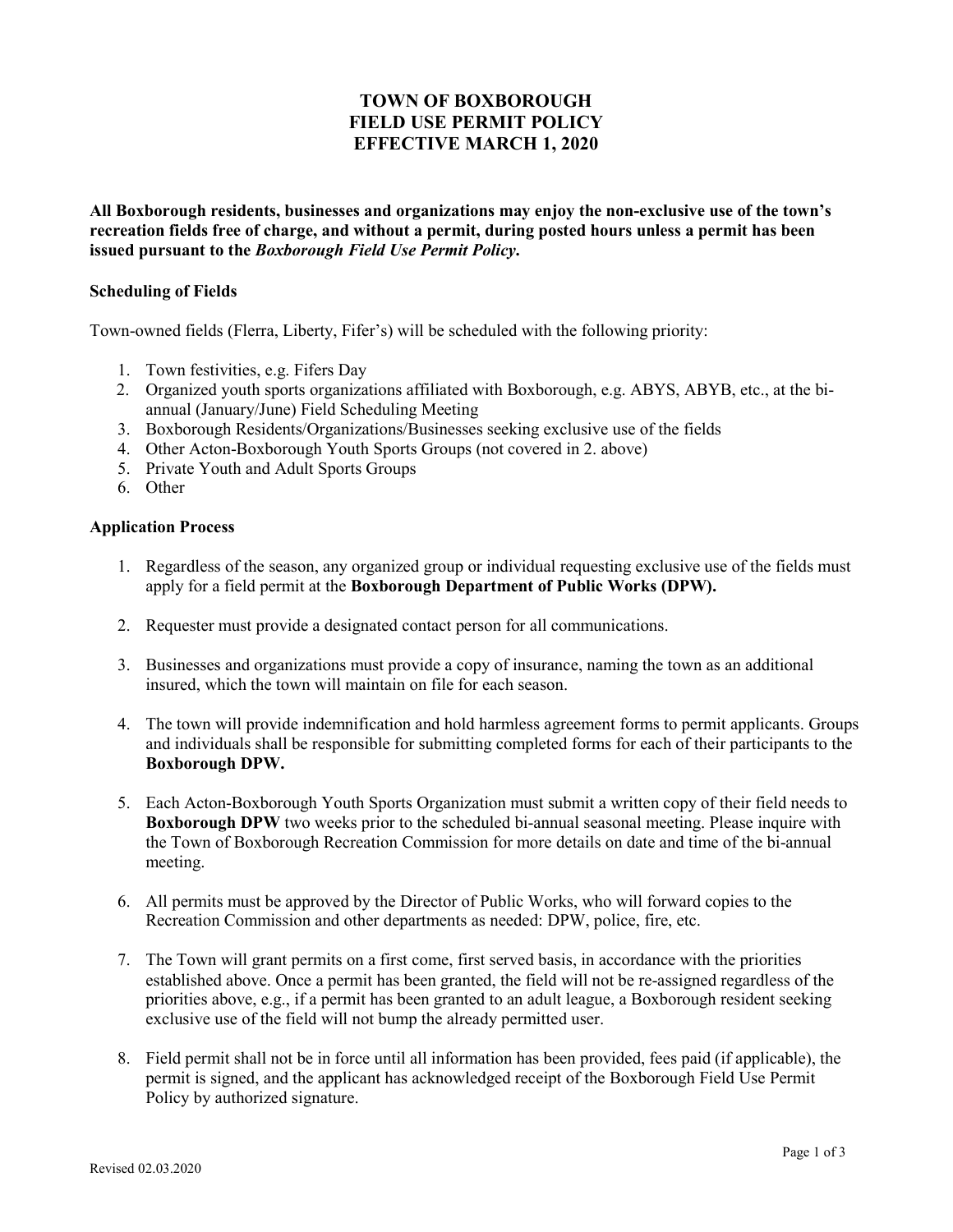### **Waiver/Reduction of Fees**

Requests for waiver or reduction of fees shall be submitted in writing to the Town Administrator as well as a copy to the DPW. The Town Administrator will forward all fee waiver/reduction requests to the Select Board for action. *All requests must be submitted 30-60 days prior to the desired start date of field use.*

The Town may waive/reduce fees for the following permitted uses, including but not limited to:

- 1. Festivities organized or sponsored by the Town of Boxborough
- 2. Programs initiated and sponsored by the Boxborough Recreation Commission
- 3. Acton-Boxborough Youth Sports Groups' practices and games

Fees will be **NOT** be waived for clinics and camps conducted by any groups which charge an additional registration fee to its participants. These groups must request field space and pay the appropriate permit fee even within the allotted time of the town youth sports programs.

### **Subletting of fields**

Subletting of field permit is strictly prohibited. Use of fields is authorized only for the permit holder. Permit holder shall refer entity to Boxborough DPW for issuance of a permit. Violators will be subject to permit revocation.

Subletting is defined as:

- 1. Granting access to town fields by a permit holder under their permitted time to another individual or organization to conduct camps, clinics and tournaments with an outside agency.
- 2. Granting access to town fields by a permit holder under their permitted time to any individual, sporting organization, camps and businesses, with or without compensation.

### **Cancellation Policy**

- 1. The Town of Boxborough reserves the right to cancel any permit, whenever in its discretion, such cancellation is advisable. If the permit is cancelled, the permit holder has the right to reschedule on a mutually agreed upon date or entitled to a full refund.
- 2. If the permit holder cancels a field reservation, the town will issue a 100% refund if a reservation is cancelled more than 60 days prior to the event; 50% if cancelled 30 or more days prior to the event; no refund will be issued with less than 30 days notice of the event.

### **Field Closure and Inclement Weather Field Use**

- 1. When a field has been ordered to be closed, for whatever reason, the field shall NOT be used under any circumstances until it has been determined by the DPW, if on weekdays, or by group users, in consultation with Recreation Commission designee on the weekend, that the field may re-open. Users shall make such determination responsibly and pursuant to paragraph 4 of this section.
- 2. On weekdays, the DPW will communicate field closings to the permitted organizations. On weekends and after hours, the group users will make the determination and handle all communication. Communication may be made by phone but must be followed up by e-mail.
- 3. Each organization shall be responsible for communicating field closings to the referees, umpires, parents, participants and coaches in a timely fashion to avoid unnecessary inconvenience or improper use of closed fields.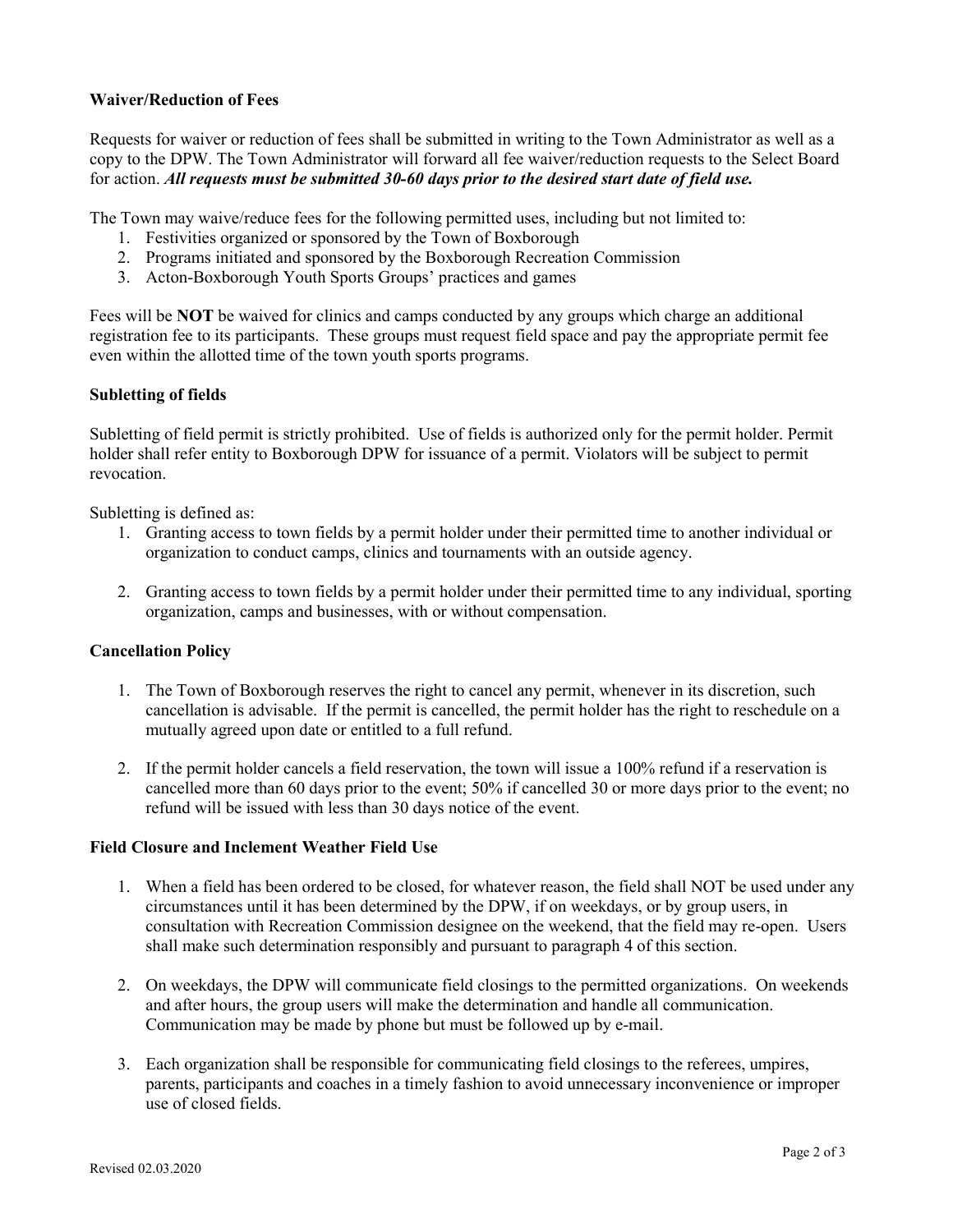- 4. Regardless of whether the field is officially closed or not, a practice or a game must not commence or continue on a field if:
	- a. The field has standing water on it (i.e. puddles).
	- b. Base paths on softball and baseball fields have any standing water.
	- c. The field is saturated with water. Saturation is when you step on the field and water seeps up into your footprint, like a sponge.
	- d. Lightning is present. There is no exception to this rule.
	- e. By playing on the field, the players would be damaging the field beyond normal wear and tear (e.g. tearing up the turf, creating muddy areas, etc.).
- 5. Once a game or practice begins, the referee, umpire or coach shall be responsible for a decision to suspend a game due to the above-mentioned or other conditions.
- 6. If the Town of Boxborough closes the field, the permit holder will be entitled to change field locations if an alternate field is available, reschedule the date or request a full refund for that day.

### **Removal of Trash**

Carry in-carry out! It is the permit holder's responsibility to assure that fields are policed after use and no trash is left behind.

The permit is being issued for the exclusive use of the field only. Conditions of play such as lines and equipment are not part of the permitting process.

Failure to abide by the policy may result in suspension of the field permit or loss of field use privileges. By signing below, Organization Coordinator and his/her group agrees to abide by the *Boxborough Field Use Permit Policy*.

Representative's Name and Organization Representative's Signature & Date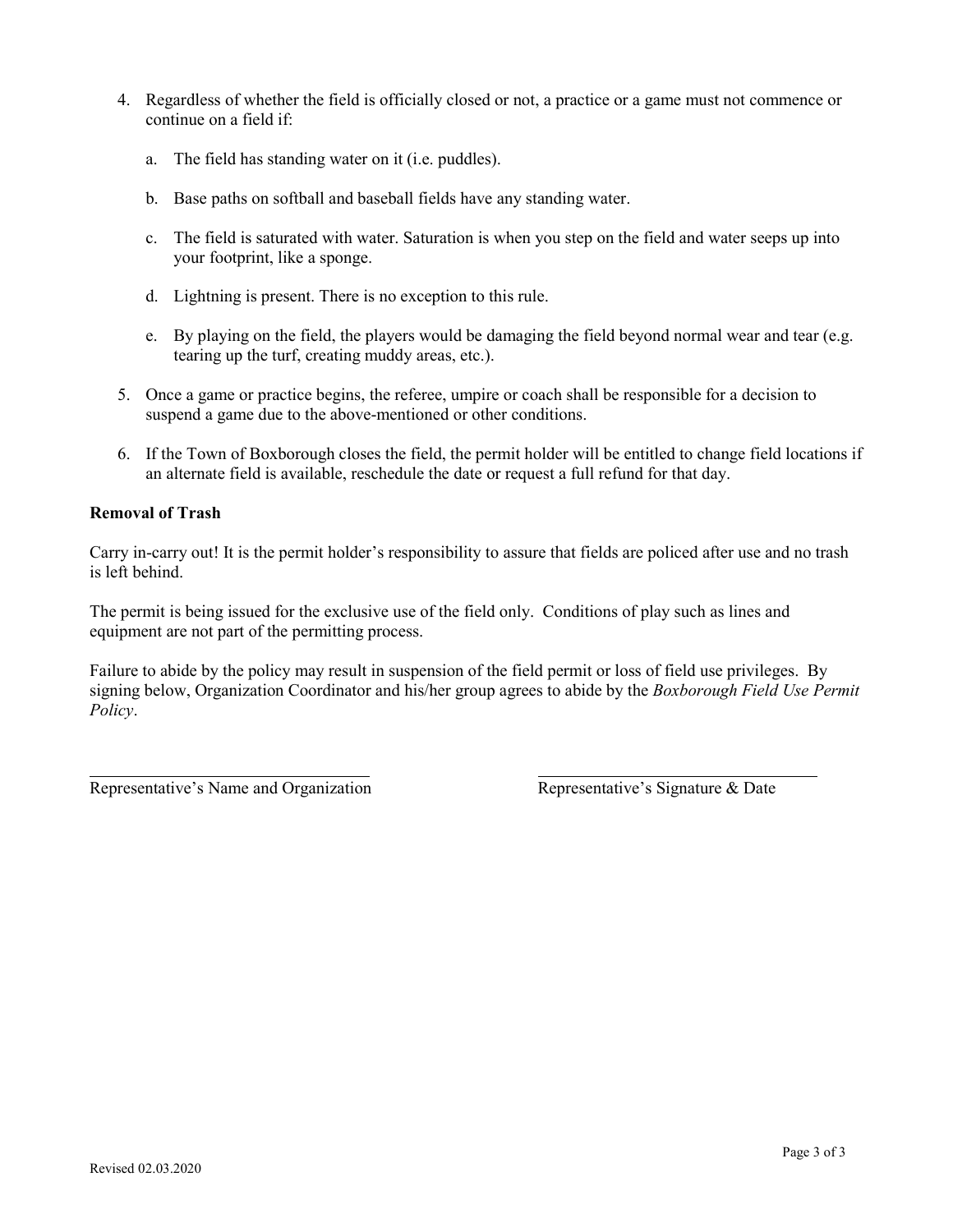

### **TOWN OF BOXBOROUGH**

Department of Public Works Boxborough, Massachusetts 01719 Phone: (978) 264-1790 www.boxborough-ma.gov

### **FIELD PERMIT APPLICATION**

**COMPLETE SECTIONS I AND II ONLY.** File application at the **Boxborough Department of Public Works (DPW)** at least two weeks prior to the date desired, earlier if possible. Adult and Youth Organizations must provide a current Certificate of Liability Insurance and sign the Boxborough Field Use Permit Policy (available online or at the Boxborough DPW) before a Permit will be granted. Incomplete applications will not be accepted. Please allow up to two weeks for your application to be processed. Upon approval of application, a permit will be issued and emailed to applicant.

### **SECTION I**

|                    |  | Application Date: Name of Organization: Name of Organization: |
|--------------------|--|---------------------------------------------------------------|
|                    |  |                                                               |
|                    |  |                                                               |
|                    |  |                                                               |
|                    |  |                                                               |
|                    |  | Organization: Resident Non-Resident Number of Participants:   |
| Describe Activity: |  |                                                               |

### **SECTION II**

Facility/Field Requested: **Please be sure to check facility and circle preferred configuration for soccer.** *Configuration of fields at each location may be determined by Town*

|                                                                                | Flerra Soccer      | Liberty Soccer                               |                  | Fifer's Soccer                               |       |  |
|--------------------------------------------------------------------------------|--------------------|----------------------------------------------|------------------|----------------------------------------------|-------|--|
| $11 v 11$ 6 v 6<br>$8 \text{ v } 8$ 4 v 4                                      |                    | 11 v 11<br>$8 \text{ v } 8$ $4 \text{ v } 4$ | 6 v 6            | 11 v 11<br>$8 \text{ v } 8$ $4 \text{ v } 4$ | 6 v 6 |  |
|                                                                                | Flerra Baseball    |                                              | Liberty Baseball |                                              | Other |  |
|                                                                                | DATE(s) REQUESTED: |                                              |                  |                                              |       |  |
|                                                                                |                    |                                              |                  |                                              |       |  |
|                                                                                |                    |                                              |                  |                                              |       |  |
| Will Food/Beverages be served? If Yes, be specific                             |                    |                                              |                  |                                              |       |  |
| Will alcohol be served?* Has a permit been obtained by the Board of Selectmen? |                    |                                              |                  |                                              |       |  |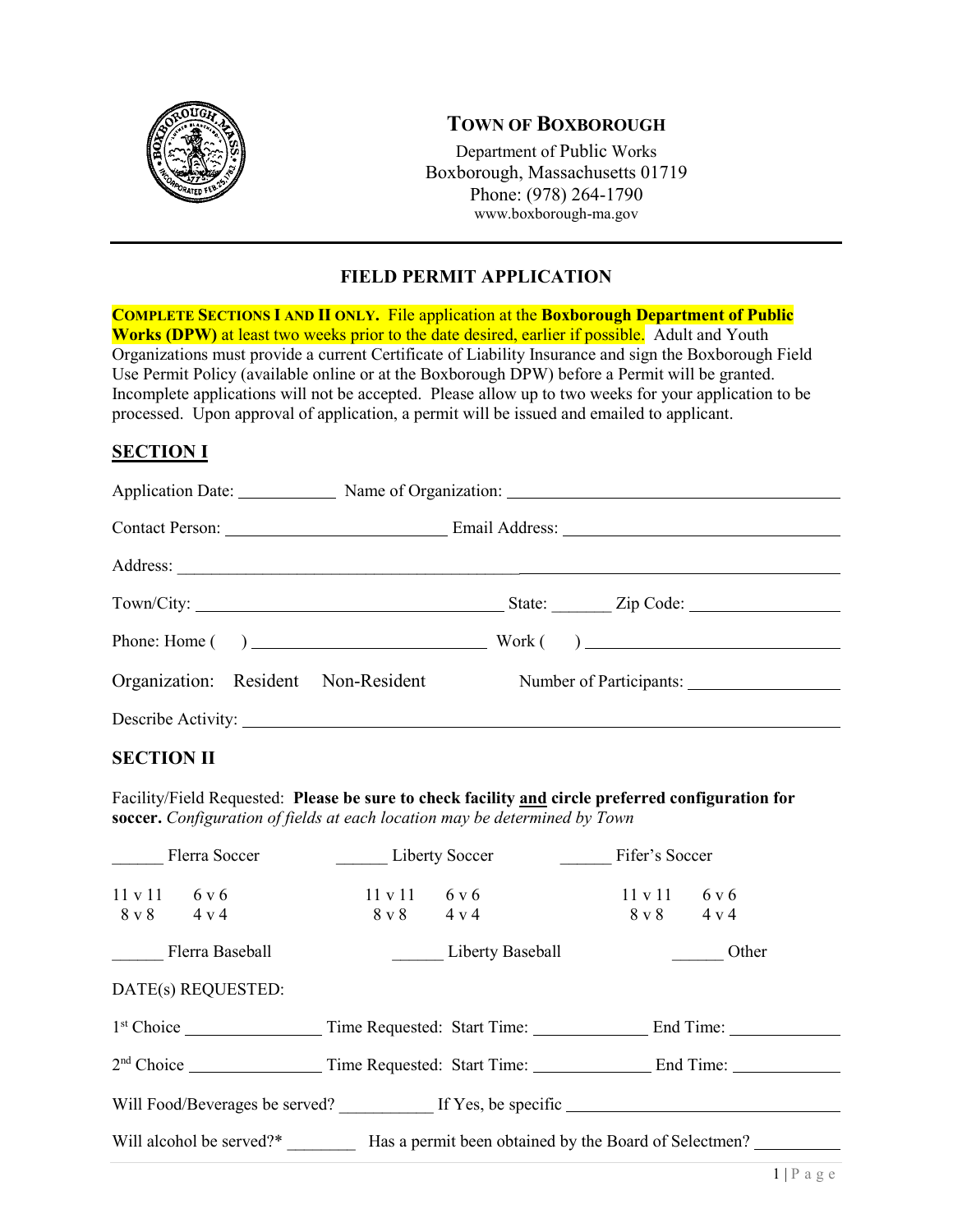- \* A separate application for the liquor license must be obtained through the Town Administrator's Office.
	- For cook-outs, all permits must be obtained through the Fire Department.
	- Has a permit been obtained by the Fire Department?
	- Please notify the Boxborough DPW for cancellations so that we may notify all accordingly.

The lessee or user of the facility/field shall hold the Town of Boxborough and all its agents harmless from any and all actions resulting from the leasing or utilization of the premises. The Town of Boxborough reserves the right to cancel any permission whenever, in its' discretion, such cancellation seems advisable.

| (Applicant's Signature) | Date) |
|-------------------------|-------|

### PERMIT FOR USE OF RECREATION FACILITIES

#### ( ) THIS APPLICATION IS APPROVED FOR USE OF FACILITIES AS SCHEDULED

#### ( ) THIS APPLICATION IS DENIED FOR THE FOLLOWING REASONS:

| Permit issued by: DPW Director DPW Director      |  |  |
|--------------------------------------------------|--|--|
|                                                  |  |  |
|                                                  |  |  |
|                                                  |  |  |
|                                                  |  |  |
| For office use only:                             |  |  |
| Application received on: $\frac{1}{\sqrt{2\pi}}$ |  |  |
| Permit Fee: $\frac{\sqrt{2}}{2}$ Check #         |  |  |
|                                                  |  |  |
|                                                  |  |  |
| Copy to (if necessary):                          |  |  |
| Authorized Rep. Police Fire Rec. Comm.           |  |  |